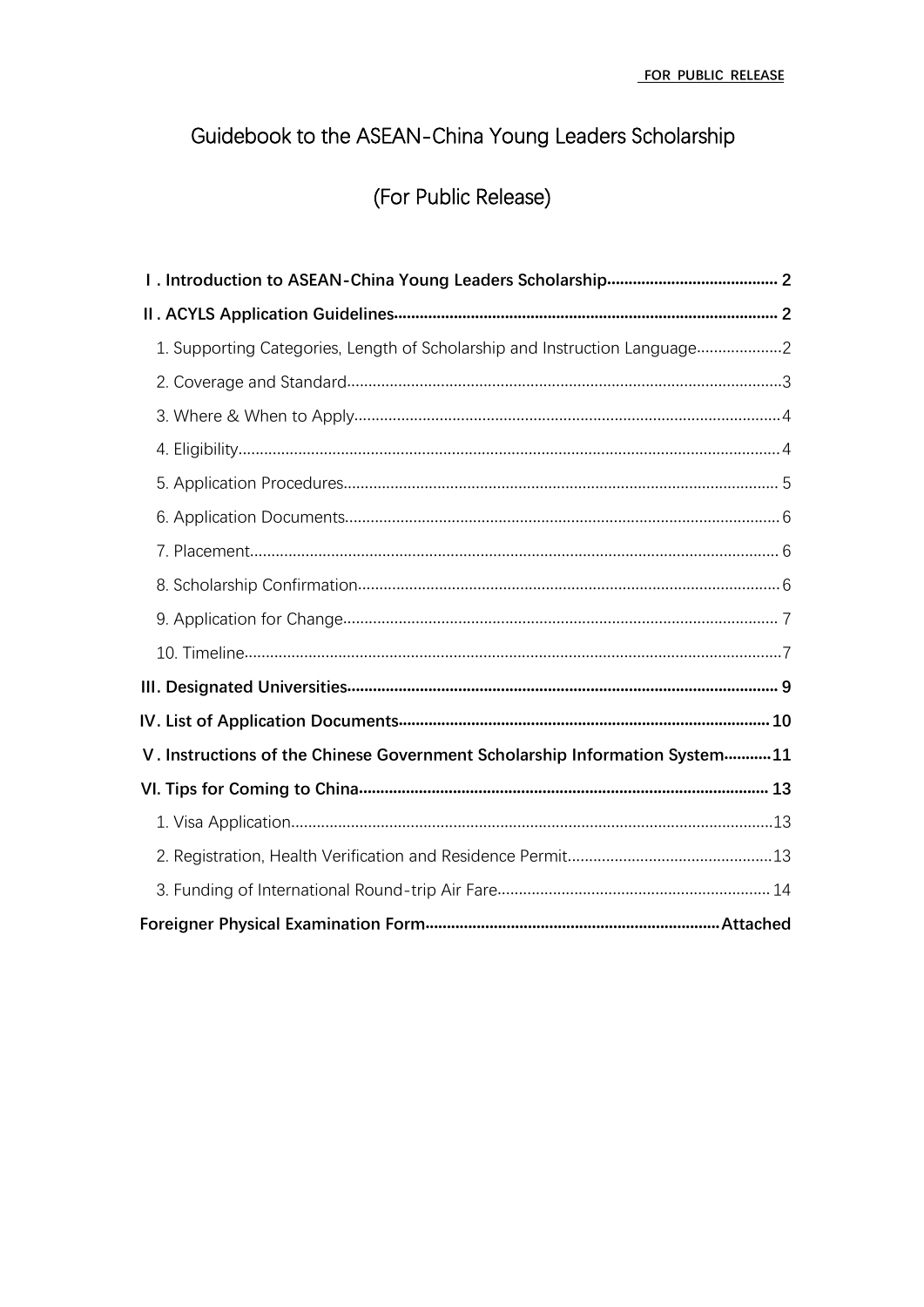## Ⅰ**. Introduction to ASEAN-China Young Leaders Scholarship**

The ASEAN-China Young Leaders Scholarship Program (ACYLS) is an initiative in response to the call of the Leaders of the People's Republic of China (PRC) and ASEAN Member States (AMS) to increase people-to-people exchanges, strengthen educational cooperation and promote academic exchanges and linkages between AMS and the PRC, in an effort to foster a third pillar of socio-cultural and people-to-people exchanges within ASEAN-China relationship towards building a closer community of shared future.

ACYLS is a dedicated project for ASEAN nationals, in particular young and promising professionals with working experience in ASEAN Member States. The Chinese government will provide funding for ACYLS mainly through the ASEAN-China Cooperation Fund (ACCF).

ACYLS will support nationals from AMS to study for Master or PhD degrees, undertake short-term research programs, and participate in training courses in the PRC. **ACYLS provides a full scholarship award covering all program-related expenses including tuition waiver and other school fees, accommodation, round-trip international air fare, comprehensive medical insurance and stipends.**

# Ⅱ**. ACYLS Application Guidelines**

### **1. Supporting Categories, Length of Scholarship and Instruction Language**

Supporting categories: ACYLS supports young and promising professionals with working experience from ASEAN Member States to pursue Master or PhD degrees, undertake short-term research programs, and participate in training courses in the PRC.

Length of Scholarship: Recipients of ACYLS will be sponsored by the scholarship for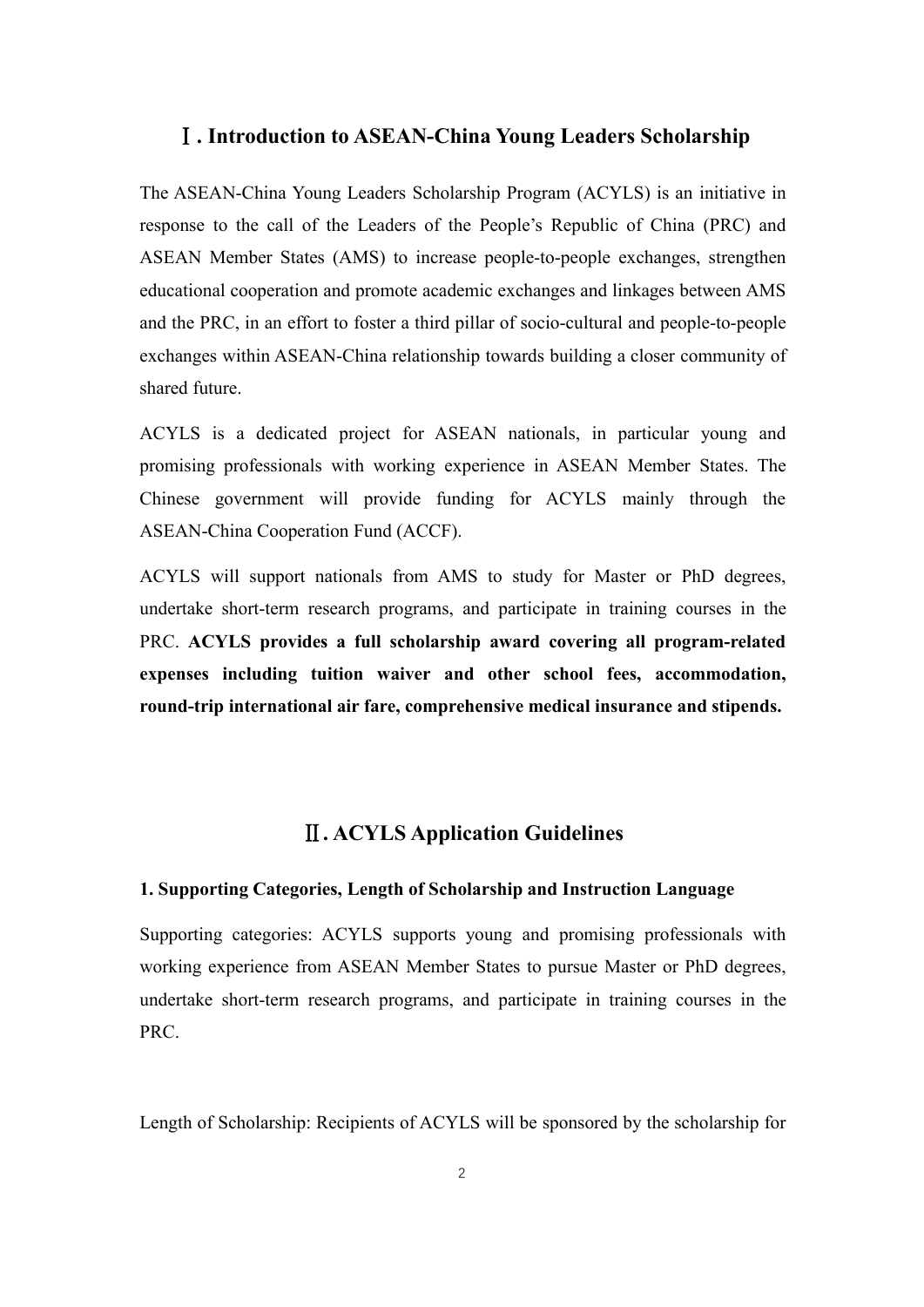a certain duration according to their enrolled length of schooling. The recipients shall complete their studies within the duration of scholarship. The length of schooling for each supporting category is as follows:

| <b>Supporting Category</b> | Length of Schooling | Length of Scholarship |
|----------------------------|---------------------|-----------------------|
| Master's Students          | 2-3 academic years  | 2-3 academic years    |
| Doctoral Students          | 3-4 academic years  | 3-4 academic years    |
| <b>Research Scholars</b>   | 4-5 months          |                       |

Instruction Language: English. Candidates are strongly advised to register for English-taught programs, and their English language proficiency must meet the language requirements of the applied programs.

### **2. Coverage and Standard**

**Stipend**: Within the scholarship duration, registered scholarship students will receive a stipend from their host university on a monthly basis. Students registering on or before the 15<sup>th</sup> of the month will receive a full stipend of that month. Those who register after the 15<sup>th</sup> of the month will receive a half stipend of that month. Graduating students will receive stipend for another half a month following the graduation date. If a registered student stays out of China for more than 15 days due to personal reasons (school holidays excluded), his/her stipend will be stopped during his/her absence from China.

Master's students: 4,000 RMB per month

Doctoral students: 5,000 RMB per month

Research scholar: 5,000 RMB per month

*\* Host universities may requesttheir students to have a banking account of RMB in China to receive the stipend. Enrolled students are encouraged to contacttheir host universities for more details.*

**One-time Settlement Fee:** ACYLS recipients will receive the one-time settlement fee from the host university upon their registration. It is provided to master's students,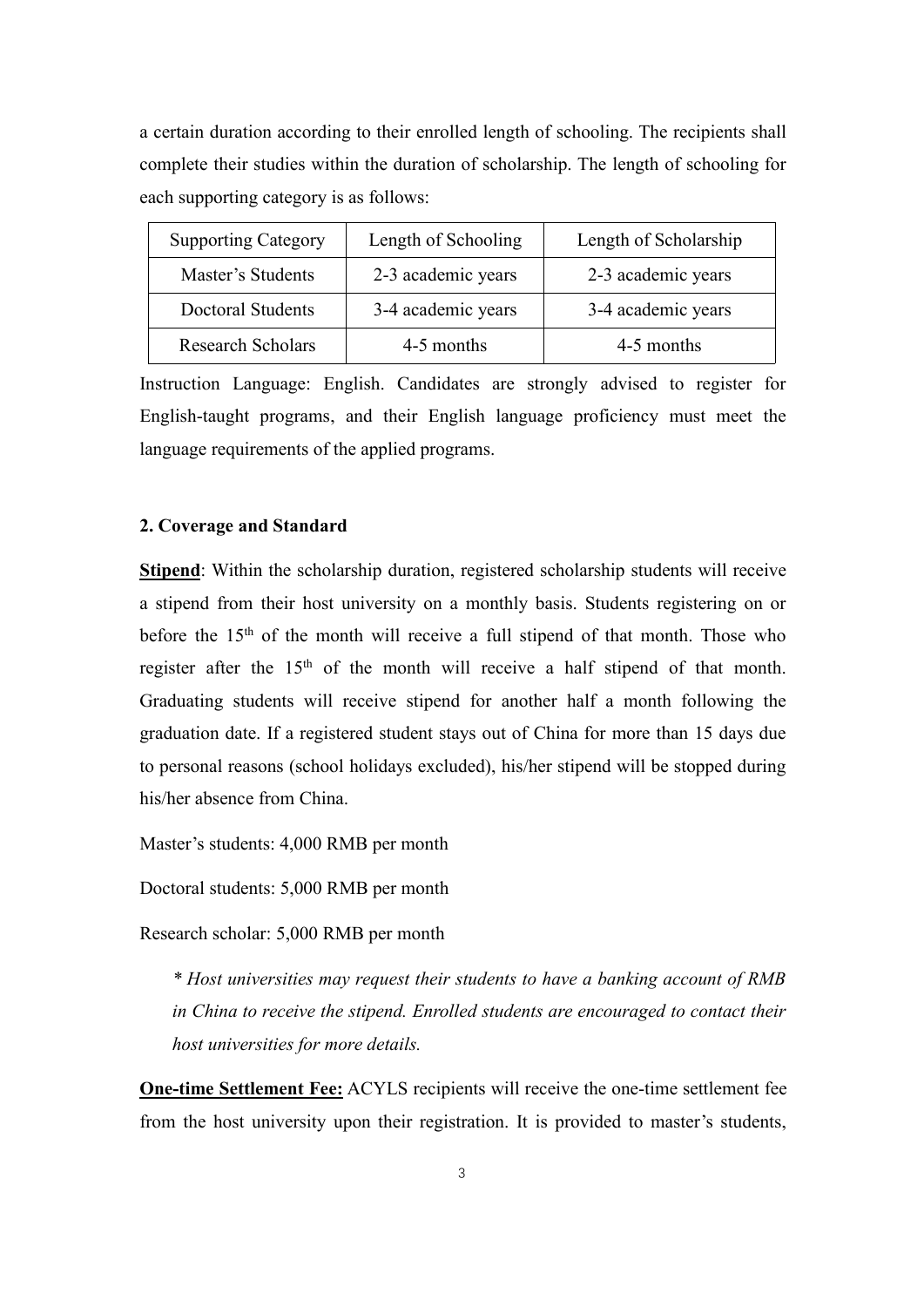doctoral students and research scholars. The standard is 3,000 RMB per person and will be issued in Chinese currency.

**International Round-trip Air Fare**: The fund will be used by the China Scholarship Council and the host universities to support round trip air fares (Economy Class only) of ACYLS recipients between their home country and the city of host university. Details for the use of the fund and reimbursement of flight tickets are spelled out in Chapter VI of this document.

**Tuition**: Tuition will be entirely covered by the ACYLS program and funds will be directly allocated to the host universities.

*\*Tuition of some majors (e.g., MBA) may be exceptionally high. For students apply for those majors, whether the tuition will be entirely covered by the scholarship will be decided on a case-by-case basis.*

**Accommodation**: ACYLS recipients will be provided with university dormitory with one single room for each recipient.

**Medical Insurance:** It is covered by the ACYLS program. To check insurance policy and insurance claims, please visit http://www.campuschina.org and refer to Comprehensive Insurance & Protection Scheme for Foreigners Staying in China.

Annual Review: Enrolled students' performance is subject to annual review by the China Scholarship Council and the host universities. Failure to passthe review may result in expulsion from university and cancellation of his/her scholarship.

## **3. Where & When to Apply**

Applicants shall submit their applications to ACYLS national focal points of their respective home countries before the deadline. Faculty and staff from ASEAN universities, who apply through ASEAN University Network (AUN) and AUN Thematic Networks, shall submit their applications to AUN Secretariat before the deadline. The application generally opens from January to March every year. For the application deadline of the current year, applicants shall consult the ACYLS national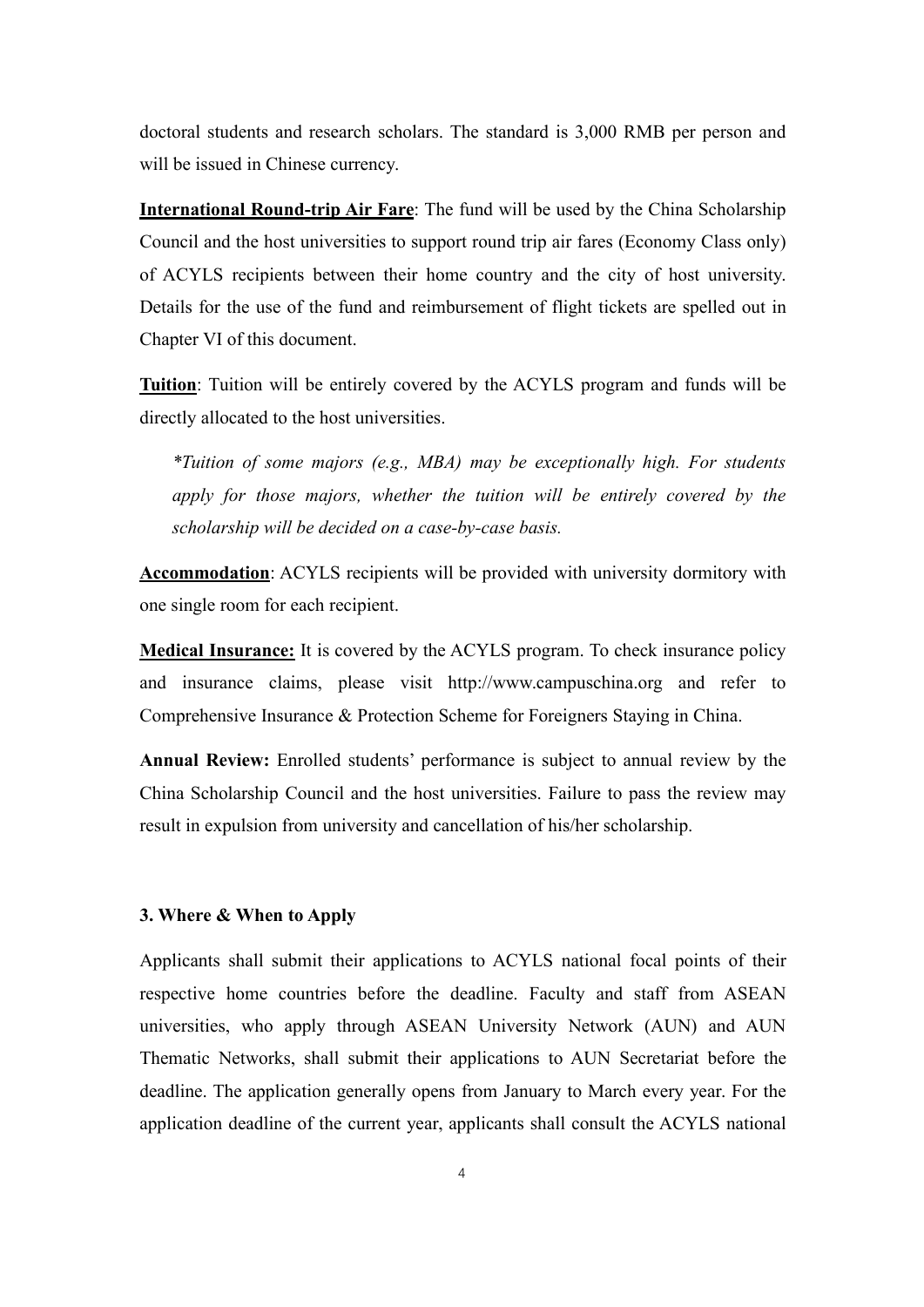focal points or AUN Secretariat directly.

### **4. Eligibility**

Applicants of ACYLS should meet the following criteria:

a. Citizen of an ASEAN Member State (Brunei Darussalam, Cambodia, Indonesia, Lao PDR, Malaysia, Myanmar, Philippines, Singapore, Thailand and Viet Nam);

b. In sound physical and mental health;

c. Proficient in English (i.e., must possess an IELTS score of atleast 6.0 or a TOEFL score of at least 80 points);

d. Holder of an undergraduate degree and under the age of 45 if applying for a master's degree;

e. Holder of a graduate/master's degree and under the age of 45 if applying for a PhD degree;

f. Holder of at least an undergraduate degree if applying for the short-term research program;

g. Having at least one-year work experience within government agencies, public or private institutions, universities, think-tanks or similar social agencies, and preferably has experience in the following:

work related to foreign and international affairs, especially ASEAN and China-ASEAN affairs;

work or study in the PRC;

academic work on China or ASEAN-related affairs;

h. Not a concurrent awardee of a Chinese government scholarship;

i. Meets other admission requirements of the Chinese universities to which the applicant has applied.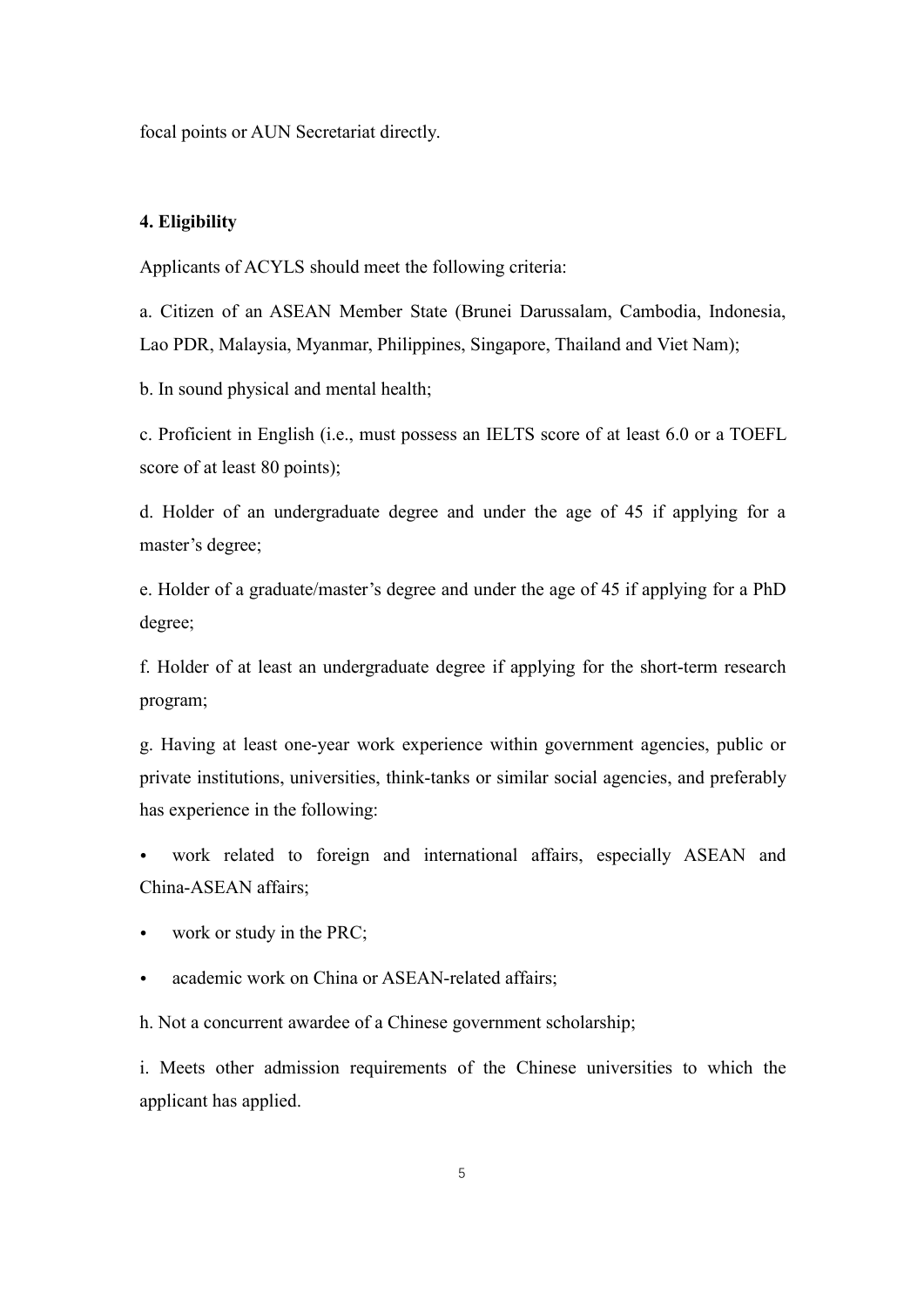#### **5. Application Procedures**

Step 1- Complete online application by visiting CGSIS (Chinese Government Scholarship Information System) (Visit http://www.campuschina.org and click "Scholarship Application for Students" to log in). **Online submission of the application is compulsory** for each applicant by completing the application information and uploading all necessary supporting documents.

Step 2- Prepare the application documents according to the "List of Application" Documents" and upload all the required documents into the online application system. Also submit the hard copies of application form and relevant documents to the ACYLS national focal points/AUN Secretariat as required before the deadline. ACYLS national focal points of ASEAN Member States and AUN Secretariat will then review the qualifications of all applicants and provide the listof recommended recipients to the Joint Committee of the ACYLS, which will decide the final recommendation list.

Step 3- The Chinese Scholarship Council (CSC) will only process the applications recommended by the Joint Committee. Applicants not included in the listwill not be considered. CSC reserves the right to make necessary adjustments to the applicants' host universities.

### **6. Application Documents**

Applicants must provide authentic and valid documents according to the requests and upload clear scanned copies onto CGSIS. Failure to fulfill the requirements will negatively influence the scholarship results.

When submitting applications to the ACYLS national focal points and AUN Secretariat, the applicants should follow the prescribed requirements.

### **7. Placement**

The ACYLS will be carried out within 22 designated Chinese universities (Listof the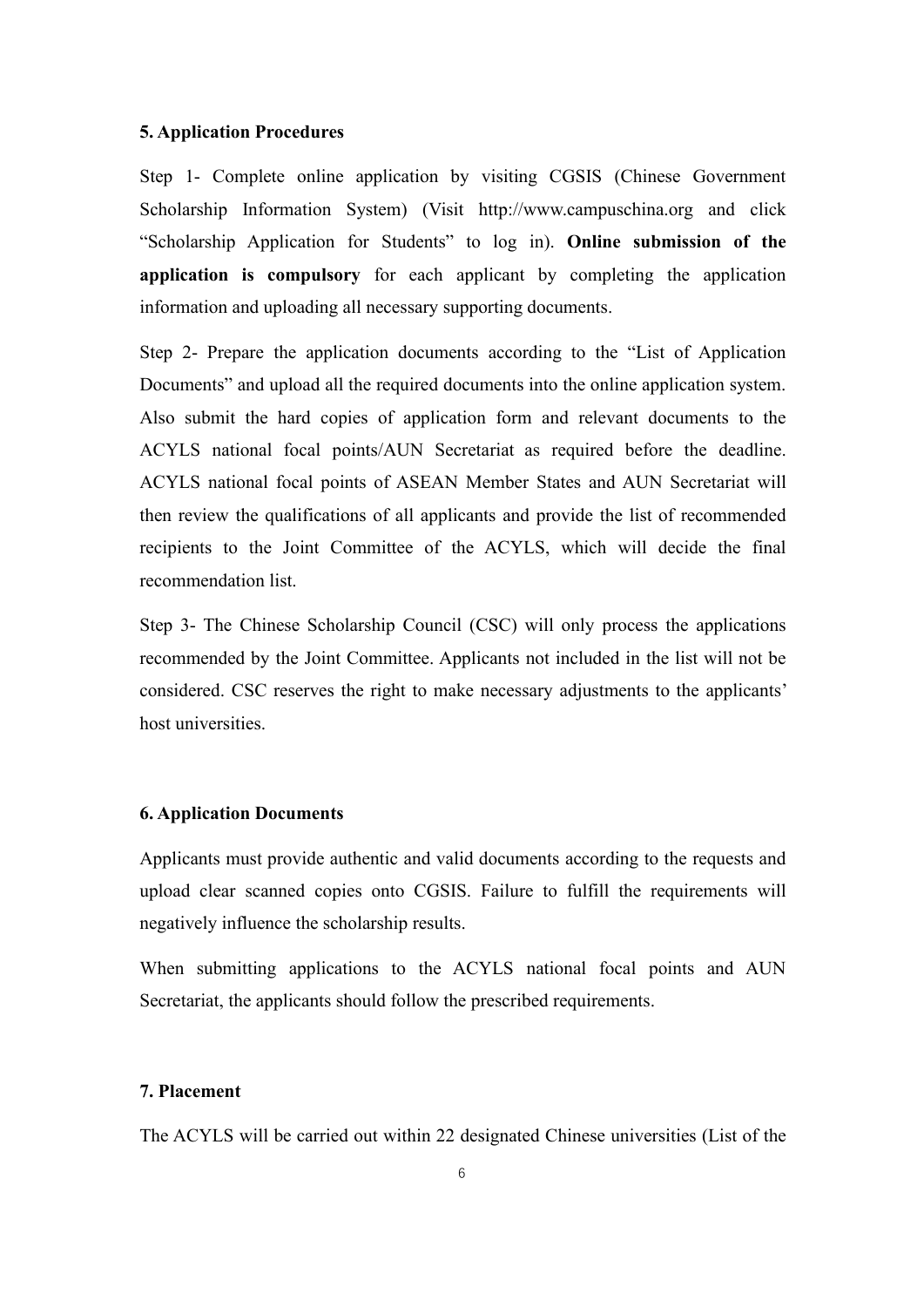universities attached hereto). Each applicant can choose one major and three preferred universities out of the 22 designated universities. CSC will place each applicant in one university based on their choices and universities' requirements. CSC will make due adjustments on the placements of those who are not selected by their preferred universities.

### **8. Scholarship Confirmation**

A. Qualified applications will be sent to the candidates' preferred universities for placement by CSC. Based on various factors, such as the scholarship funding requirements, the host university's teaching capacity, study length and applicants' criteria, CSC reserves the right to make necessary adjustments/changes to the candidate 's preferred university and field of study. The placement results will be confirmed by the universities.

B. Winners of the scholarship will receive the final results from CSC through email before 31 July. The admission documents *(Admission Letter and Visa Application Form for Study in China (JW201)*) will be mailed to the candidates by the host universities.

C. Scholarship recipients shall not change their host university, field of study, or duration of study stipulated on the Admission Letter after their coming to China.

D. Scholarship will not be reserved if the scholarship recipients cannot register before the registration deadline.

**Note: To ensure that the admission documents can be mailed to the recipients in a timely fashion, applicants must provide accurate, detailed and valid information for the "Current Contact Information" of CGSIS.**

# **9. Application for Change**

Scholarship students are not allowed, in principle, to change their academic programs, host universities or the length of schooling during their study in China. Those who need to change for special reasons are required to apply to CSC via their host universities. The change can happen only after the approval from both CSC and the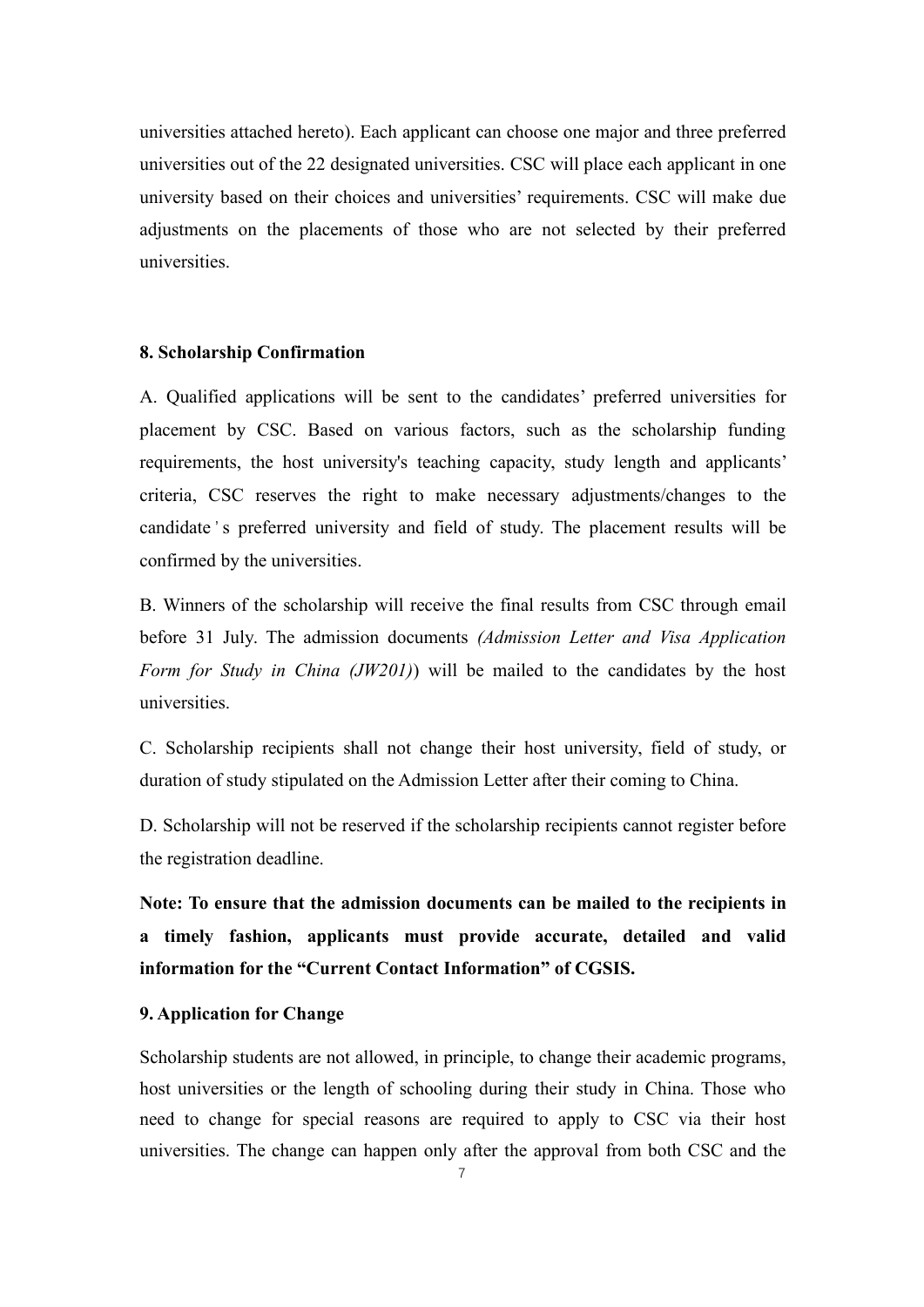ACYLS Joint Committee based in Jakarta.

# **10. Timeline**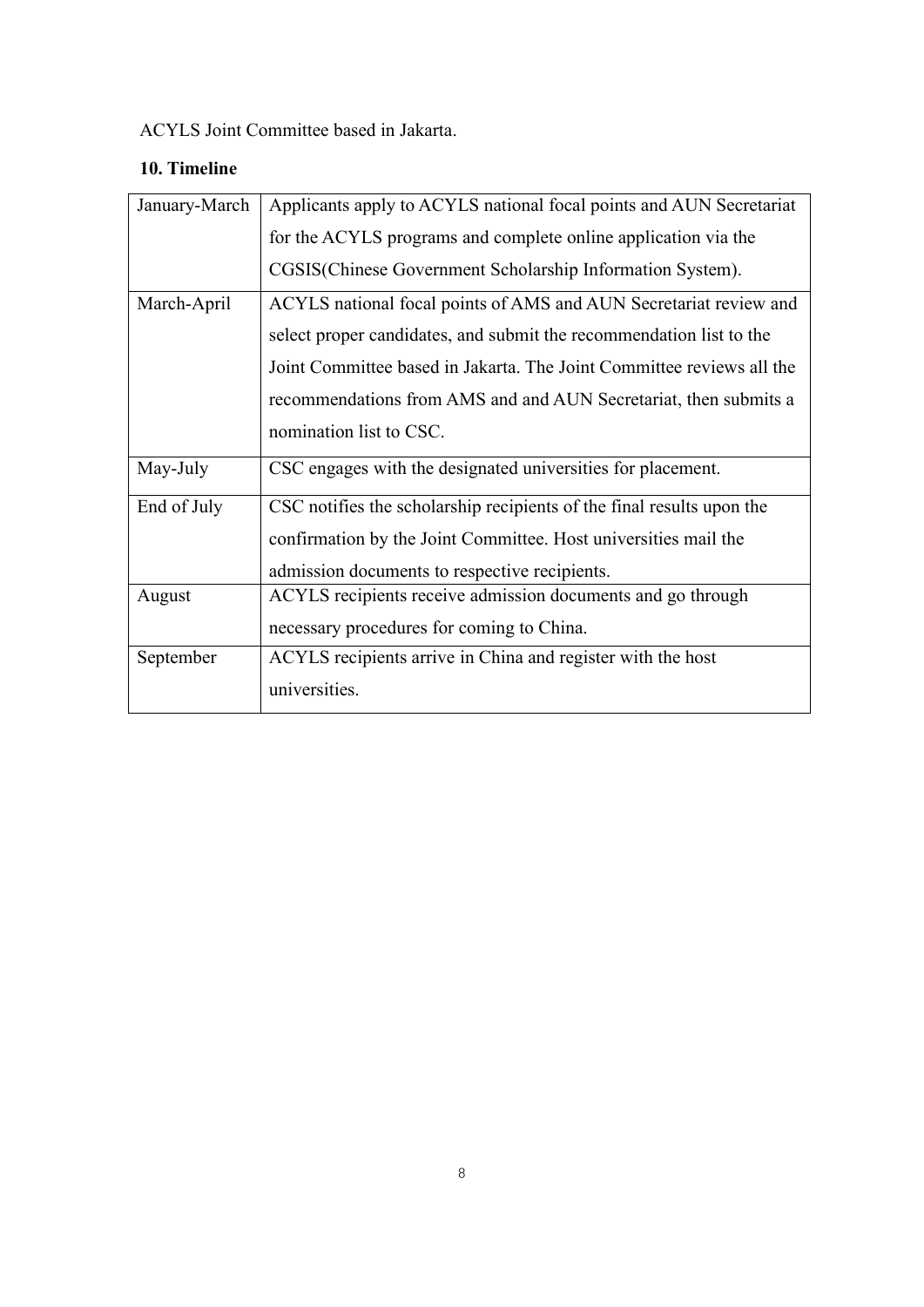# Ⅲ**. Designated Universities**

| N <sub>0</sub>   | University                                                      | <b>City</b>    | No. | University                                         | <b>City</b>    |
|------------------|-----------------------------------------------------------------|----------------|-----|----------------------------------------------------|----------------|
| $\mathbf{1}$     | Peking University                                               | <b>Beijing</b> | 12  | Xiamen University                                  | Xiamen         |
| $\overline{2}$   | Beihang University                                              | <b>Beijing</b> | 13  | Shanghai University of<br>Finance and<br>Economics | Shanghai       |
| $\overline{3}$   | Beijing Institute of<br>Technology                              | <b>Beijing</b> | 14  | Shanghai Jiao Tong<br>University                   | Shanghai       |
| $\overline{4}$   | <b>Beijing Normal</b><br>University                             | <b>Beijing</b> | 15  | <b>Tianjin University</b>                          | Tianjin        |
| 5                | Beijing Foreign<br><b>Studies University</b>                    | <b>Beijing</b> | 16  | Tongji University                                  | Shanghai       |
| 6                | Beijing Language and<br><b>Culture University</b>               | <b>Beijing</b> | 17  | China Foreign Affairs<br>University                | <b>Beijing</b> |
| $\boldsymbol{7}$ | University of<br><b>International Business</b><br>and Economics | <b>Beijing</b> | 18  | Wuhan University                                   | Wuhan          |
| 8                | <b>Fudan University</b>                                         | Shanghai       | 19  | Zhejiang University                                | Hangzhou       |
| 9                | East China University<br>of Science and<br>Technology           | Shanghai       | 20  | Communication<br>University of China               | <b>Beijing</b> |
| 10               | Huazhong University<br>of Science and<br>Technology             | Wuhan          | 21  | Renmin University of<br>China                      | <b>Beijing</b> |
| 11               | Tsinghua University                                             | <b>Beijing</b> | 22  | Central University of<br>Finance and<br>Economics  | <b>Beijing</b> |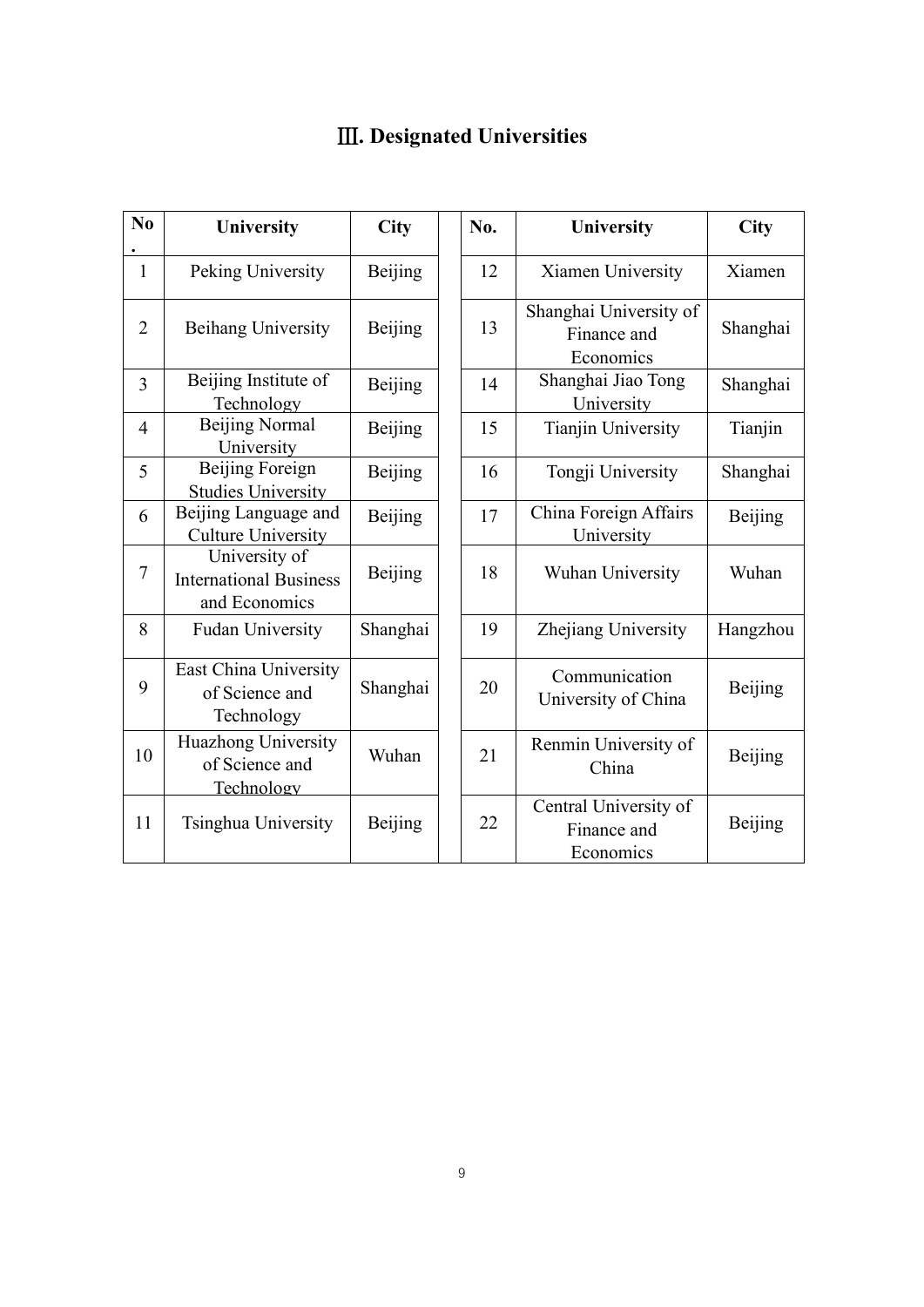# Ⅳ**. List of Application Documents**

1. Application Form for Chinese Government Scholarship (in English);

2. A copy of your valid ordinary passport home page;

3. Notarized highest diploma. Documents in languages other than Chinese or English must be attached with notarized Chinese or English translations.

4. Academic transcripts. Transcripts in languages other than Chinese or English must be attached with notarized Chinese or English translations.

5. A Study Plan or Research Proposal (written in Chinese or English). This should be a minimum of 500 words for non-degree students, and 800 words for graduate students.

6. Two Recommendation Letters (written in Chinese or English). Applicants for the graduate programs or the short-term research scholar programs must submit two recommendation letters, one from the candidate's current employer and one from the candidate's university professor.

7. Valid documents of your legal guardians in China (only required for applicants under the age of 18).

8. Certificates of English language proficiency (IELTS with minimum 6.0/TOFEL with 80 or above, or other internationally accepted certificates in the equivalent level).

9. Foreigner Physical Examination Form, (written in English, only required for applicants planning to stay in China for more than 6 months, can be downloaded from http://www.campuschina.org); The physical examinations must cover all of the items listed in the Foreigner Physical Examination Form. Incomplete forms or forms without the signature of the attending physician, or the official stamp of the hospital, or a sealed photograph of the applicants are considered as invalid. Please carefully plan your physical examination schedule asthe result is valid for only 6 months.

10. A resume or CV including the educational background and working experience after high school (Upload to "Other Supporting Documents" in the CGSIS).<br>11. Non-criminal record report. The applicants shall submit a valid certificate of

Non-Criminal Record issued by the local public security authority, usually issued within 6 months prior to the submission date of the application.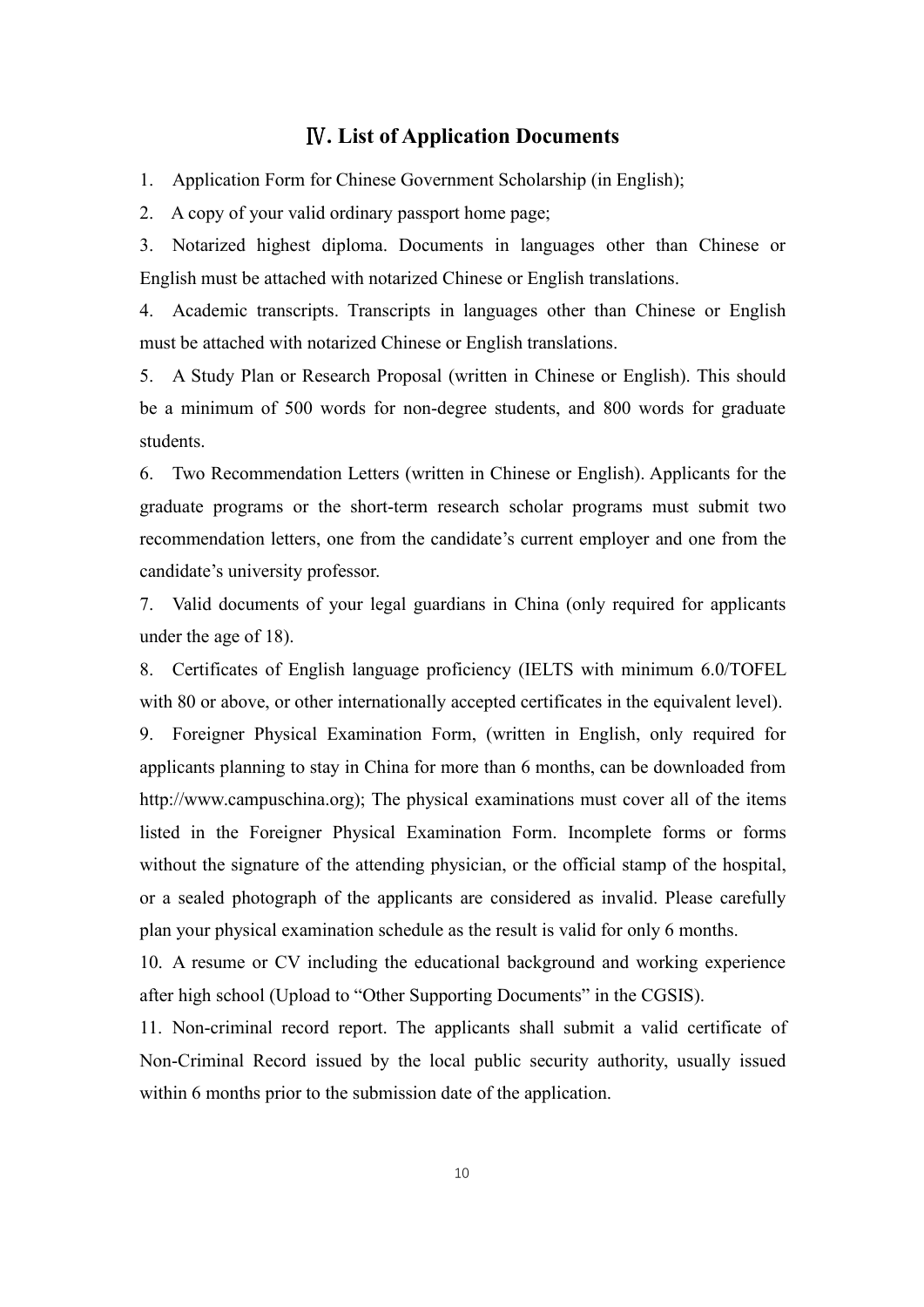# Ⅴ**. Instructions for Chinese Government Scholarship**

# **Information System (CGSIS)**

Please carefully read the instructions before applying for the scholarship.

**Step 1:** Visit "CSC Study in China" website and click "Scholarship Application for Students" at **http://www.campuschina.org**

Register an account through **[CREATE AN ACCOUNT]** and login with your account.

**Step 2**: **Input Personal Details.** Click "**Edit Personal Details**" and finish inputting personal details by filling in all the information, verifying and saving the information. After the completion of this section, return to the previous page by clicking "Finish" and start filling in your application information.

**Step 3**: **Select the correct "Program Category"**.

**Please select Program Category "Type A".**

**Step 4: Input the correct Agency Number**.

Your Agency Number is: 0025.

**Program Category** and **Agency Number** are directly matched, both are mandatory for online application. Scholarship receiving authorities (or application processing authorities) will inform the program category and agency number to candidates who are qualified for applying.

After inputting agency number, the matched agency name will automatically show on the page. As **Program Category** and **Agency Number** are directly matched, application processing authorities will not receive your online application if the program category or agency number are not correct.

## **Step 5: Input Application Information**

Next, please move on to the section of "Language Proficiency and Study Plan" and upload "Supporting Documents" as requested, then click "Submit" to complete the application. Check each part of your application carefully before submission. Please make sure that all the information and uploaded documents are valid and accurate.

When applicants of "Type A" application choose the "Preferences of Institutes", system will automatically match the available universities according to the selected "Student Category, Preferred teaching language".With any inquiry concerning the available majors of each university, please visit the following website.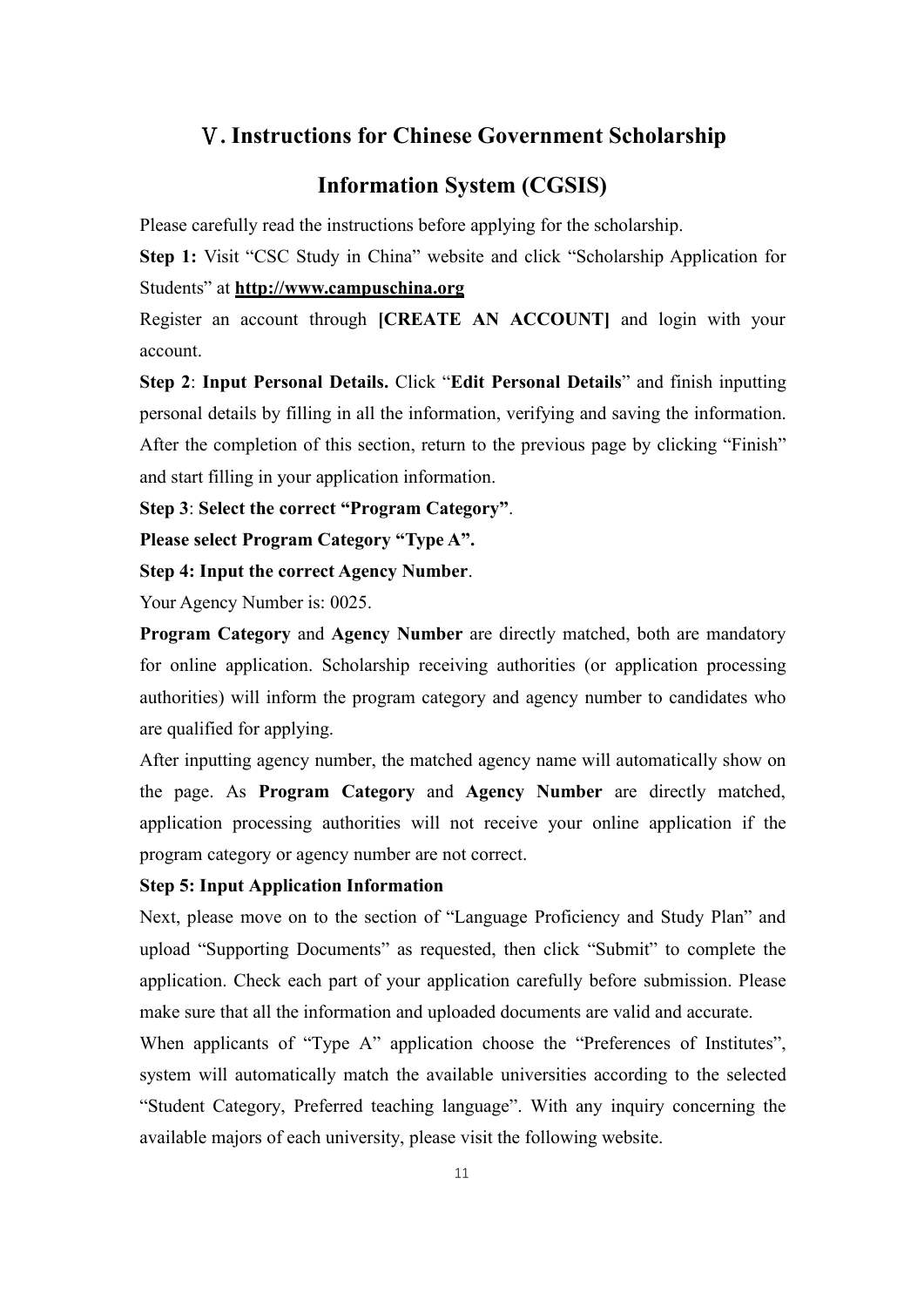# <http://www.campuschina.org/universities/index.html>

"Catalog of Discipline Field, First-level Discipline, Specialty" is available from the "Help", applicants could download the file to identify the relation between Discipline and Major.

**Step 6**: **Once submitted, amendment cannot be made on "Personal Details" and "Application Information"**. Before the application being processed by the processing authorities, applicant can revoke the submitted application by clicking "Withdraw" and edit the application. After revoking the application, applicant must submit at second time after re-editing, or the application will not be processed. Once the application is processed, application cannot be revoked.

**Step 7**: Click" Print the Application Form" and download the form.

**Step 8**: Submit scholarship application under the requirements of the dispatching authorities (or application processing agency)

China Scholarship Council never entrust any individual or intermediary agent to process Chinese government scholarship applications. Kindly remind that all applicants to directly submit your scholarship applications through official dispatching authorities, avoiding being deceived. The website below is the only official website that China Scholarship Council publishing Study in China information, please do not trust information from any other portals orsources.

http://www.campuschina.org/

# **Notes:**

Application with incorrect **Agency Number** will not be processed.

Please use Firefox or Internet Explorer (11.0).

For applicants using Internet Explorer, please close the "compatible view mode" function ahead of editing.

Please fill in all application information in Chinese or English.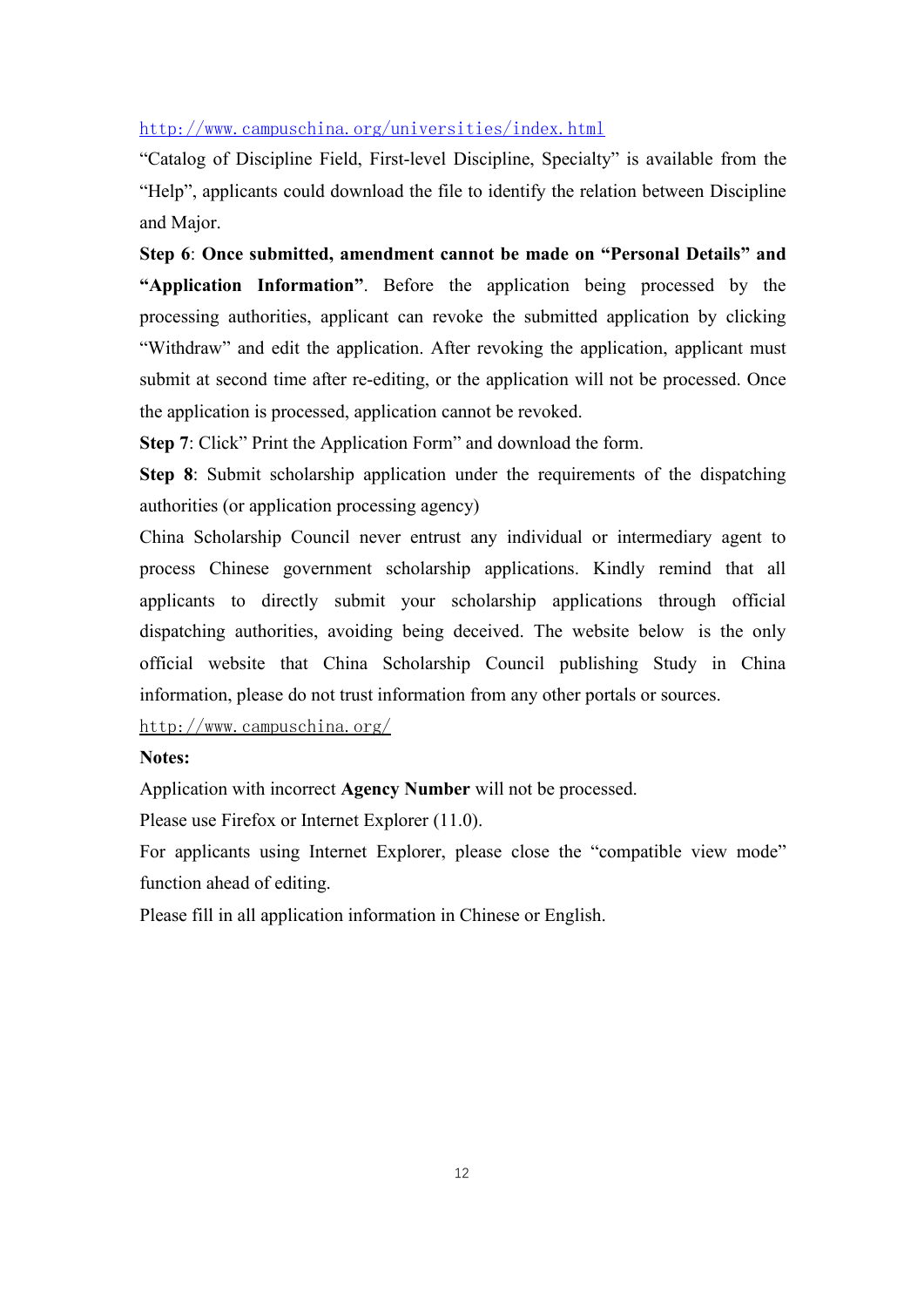# Ⅵ**. Tips for Coming to China**

*\*This section may not be applicable due to international travel restriction during the COVID-19 pandemic.*

### **1. Visa Application**

ACYLS winners should apply for a visa to study in China to the Chinese embassy or consulate-general with the original documents and photocopies of the Admission Letter, Visa Application for Study in China (JW201), Foreigner Physical Examination Form and valid ordinary passport. Those who will study in China for more than 6 months must apply for "X1" visa, and those who will study in China for less than 6 months (including 6 months) can apply for "X2" visa. Students who come to China with other types of passports, visas or without the original documents will not be able to register with the universities, nor will they be able to apply for the residence permit in China.

Visa application cost is at student's own expense.

# **2. Registration, Health Verification and Residence Permit**

### **Registration**

Scholarship students must register with the host universities before the deadline of the registration as specified in Admission Letter with the original **Admission Letter**, **Visa Application for Study in China (JW201)** and **Foreigner Physical Examination Form**. Those who are unable to register on time must get permission from the host institution directly. Those who fail to register without the prior consent of the institution will be considered as voluntarily giving up the scholarship and the scholarship will be automatically terminated.

### **Health Verification and Residence Permit**

**Health Verification:** Scholarship students who are to stay in China for more than 6 months are requested to submit the original documents of their **passport, Admission Letter, Foreigner Physical Examination Form** and **Blood Test Report** to the local